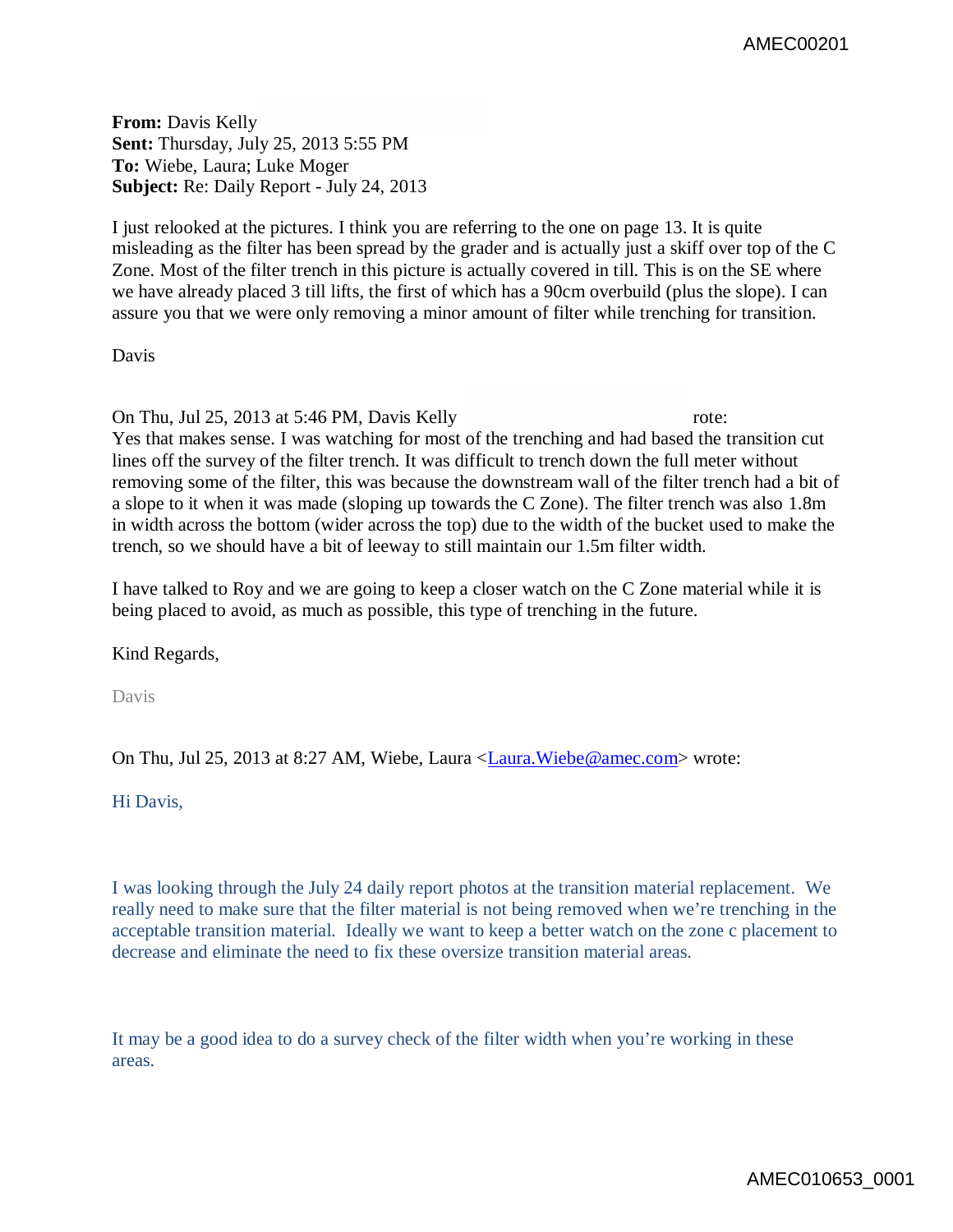Make sense?

Thanks,

Laura

Laura Wiebe, P.Eng.

Geotechnical Engineer

**AMEC Environment & Infrastructure**

Direct number: (604) 295-6360

AMEC VOIP #13-6360

Suite 600, 4445 Lougheed Highway

Burnaby, B.C., V5C 0E4

Main Tel: (604) 294-3811

Fax: (604) 294-4664

**From:** Davis Kelly [mailto **Sent:** July-24-13 6:33 PM **To:** Ostritchenko, Dmitri; Wiebe, Laura **Subject:** Daily Report - July 24, 2013